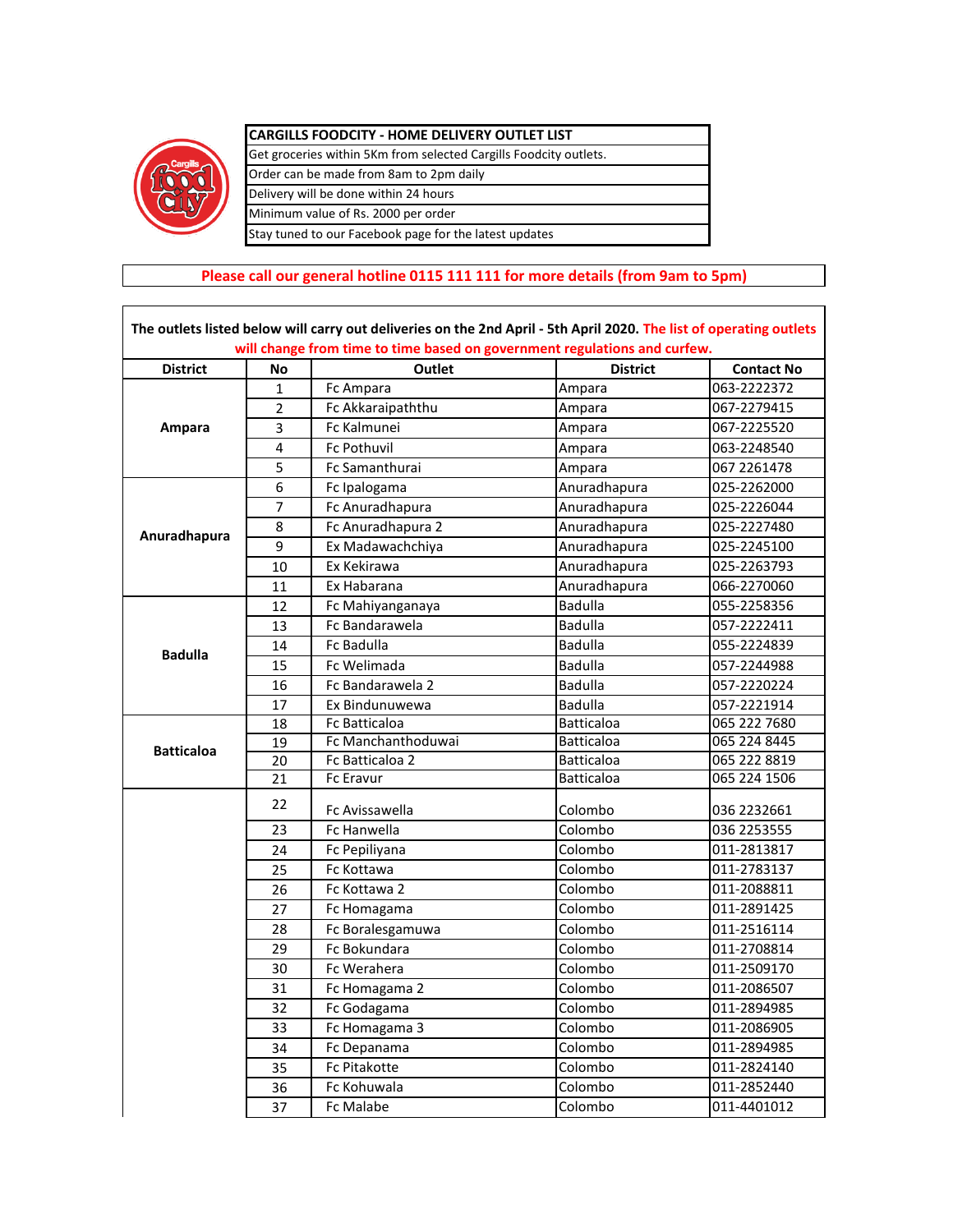| 38 | Fc Athurugiriya              | Colombo | 011-2563352 |
|----|------------------------------|---------|-------------|
| 39 | Fc Malabe 2                  | Colombo | 011-2413571 |
| 40 | Fc Battaramulla              | Colombo | 011-2872994 |
| 41 | Fc Ethulkotte                | Colombo | 011-2863795 |
| 42 | Fc Kalapaluwawa              | Colombo | 011-2794181 |
| 43 | Fc Thalahena                 | Colombo | 011-2741002 |
| 44 | Fc Millennium City           | Colombo | 011-2078554 |
| 45 | Fc Athurugiriya 2            | Colombo | 011-2075522 |
| 46 | <b>Bc Katubedda</b>          | Colombo | 011-2624629 |
| 47 | Fc Rawathawatta              | Colombo | 011-2656340 |
| 48 | Fc Udahamulla                | Colombo | 011-2835641 |
| 49 | Fc Malabe 03                 | Colombo | 011-2744737 |
| 50 | Fc Dehiwala                  | Colombo | 011-2719956 |
| 51 | Fc Mount Lavinia Stc         | Colombo | 011-2732597 |
| 52 | Fc Ratmalana                 | Colombo | 011-2719388 |
| 53 | FC RATMALANA 2               | Colombo | 011-2638970 |
| 54 | Fc Marine City               | Colombo | 011-2714566 |
| 55 | FC Kawdana                   | Colombo | 011-2713069 |
| 56 | Fc Borupana                  | Colombo | 011-2625703 |
| 57 | Fc Kohuwala 2                | Colombo | 011-2768543 |
| 58 | Fc Karagampitiya             | Colombo | 011-2710115 |
| 59 | Fc Moratumulla               | Colombo | 011-2654560 |
| 60 | Fc Piliyandala               | Colombo | 011-2604931 |
| 61 | Fc Kesbewa                   | Colombo | 011-2602666 |
| 62 | Fc Mattegoda                 | Colombo | 011-2178420 |
| 63 | Fc Arawwala                  | Colombo | 011-2845677 |
| 64 | Fc Kolamunna                 | Colombo | 011-2609780 |
| 65 | Fc Polgasowita               | Colombo | 011-2600207 |
| 66 | Fc Moratuwa Old Rd           | Colombo | 011-2642178 |
| 67 | Fc Maharagama                | Colombo | 011-2851381 |
| 68 | Fc Piliyandala 2             | Colombo | 011-2615673 |
| 69 | Fc Attidiya                  | Colombo | 011-2732581 |
| 70 | Fc Saranankara Road          | Colombo | 011-2720051 |
| 71 | Fc Delkanda                  | Colombo | 011-2769957 |
| 72 | Fc Maharagama 2              | Colombo | 011-2844700 |
| 73 | Fc Mirihana                  | Colombo | 011-2815460 |
| 74 | Fc Stanly Tmw                | Colombo | 011-2199440 |
| 75 | Fc Pagoda                    | Colombo | 011-2890836 |
| 76 | Fc Hokandara                 | Colombo | 011-2076060 |
| 77 | Fc Kattiya Junction          | Colombo | 011-2813561 |
| 78 | Fc Nugegoda 2                | Colombo | 011-2769420 |
| 79 | Fc Wijerama                  | Colombo | 011-2803121 |
| 80 | Fc Pannipitiya               | Colombo | 011-2561584 |
| 81 | Fc Wijerama 2                | Colombo | 011-2804815 |
| 82 | Fc Welipillawa               | Colombo | 011-2979240 |
| 83 | Fc Maradana                  | Colombo | 011-2696105 |
| 84 | Fc Grandpass                 | Colombo | 011-2422387 |
| 85 | <b>Fc Glorious Residence</b> | Colombo | 011-2445542 |
| 86 | Fc Fort                      | Colombo | 011-2390867 |
| 87 | Fc Koswatte                  | Colombo | 011-2789556 |
| 88 | Fc Rajagiriya 2              | Colombo | 011-2888056 |
| 89 | Fc Cota Road                 | Colombo | 011-2693284 |

**Colombo**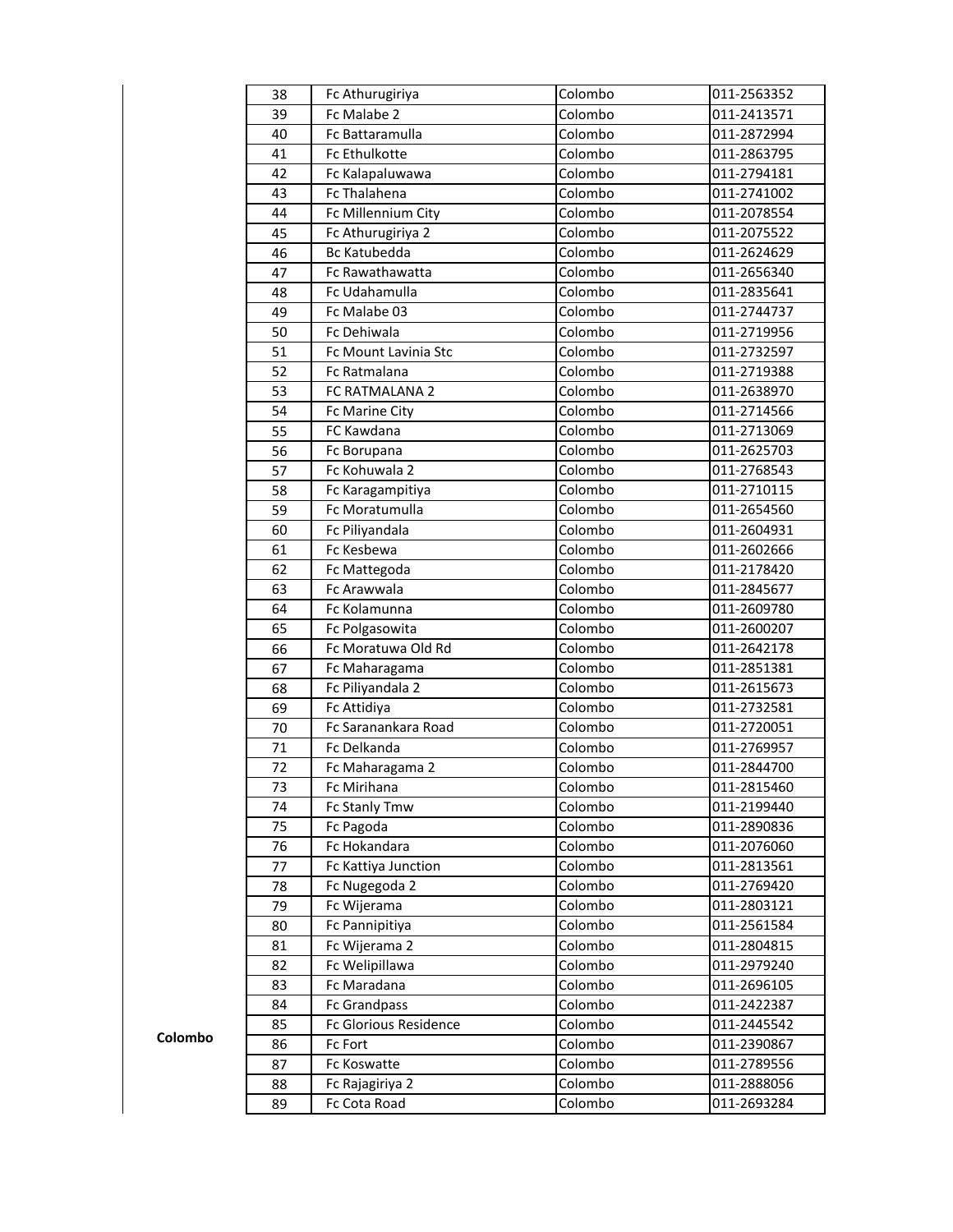| 90  | Fc Kaduwela               | Colombo | 011-2537967 |
|-----|---------------------------|---------|-------------|
| 91  | Fc Kaduwela 02            | Colombo | 011-2073637 |
| 92  | Fc Kolonnawa              | Colombo | 011-2532882 |
| 93  | Fc Dematagoda             | Colombo | 011-2697711 |
| 94  | Fc Kotikawatta            | Colombo | 011-2569918 |
| 95  | Fc Wellampitiya           | Colombo | 011-2077129 |
| 96  | Fc Kotikawatta 02         | Colombo | 011-2072652 |
| 97  | Fc Gothatuwa Idh          | Colombo | 011-2411345 |
| 98  | Fc Colpetty               | Colombo | 011-2372123 |
| 99  | Fc Kotahena               | Colombo | 011-2399103 |
| 100 | Fc Mutuwal                | Colombo | 011-2546184 |
| 101 | Fc Norris Canal           | Colombo | 011-2694267 |
| 102 | <b>Fc Marine Drive</b>    | Colombo | 011-2575294 |
| 103 | <b>Fc Staples Street</b>  | Colombo | 011-2326336 |
| 104 | Fc Jaya Road              | Colombo | 011-2554775 |
| 105 | Fc Kollupitiya 02         | Colombo | 011-2576244 |
| 106 | <b>Fc Park Road</b>       | Colombo | 011-2555568 |
| 107 | Fc Dickmans Road          | Colombo | 011-2552795 |
| 108 | Fc Thalawathugoda         | Colombo | 011-2796169 |
| 109 | Fc Pelawatta 2            | Colombo | 011-2784447 |
| 110 | Fc Thalapathpitiya        | Colombo | 011-2799982 |
| 111 | Fc Koswatte 2             | Colombo | 011-2076630 |
| 112 | Fc Wellawatte             | Colombo | 011-2361278 |
| 113 | Fc Majestic City          | Colombo | 011-2501022 |
| 114 | Fc Nawala                 | Colombo | 011-2806005 |
| 115 | Fc Jawatta                | Colombo | 011-2552153 |
| 116 | <b>Fc Duplication</b>     | Colombo | 011-2372662 |
| 117 | Fc Ward Place             | Colombo | 011-2699493 |
| 118 | Fc Himbutana              | Colombo | 011-2074563 |
| 119 | Fc Wattala 02             | Colombo | 011-2985922 |
| 120 | Ex Ratmalana Station Road | Colombo | 011-2633201 |
| 121 | Ex Moratuwella            | Colombo | 011-2642250 |
| 122 | Ex Moratumulla            | Colombo | 011-2653117 |
| 123 | Ex Suwarapola             | Colombo | 011-2609530 |
| 124 | Ex Ctg Piliyandala        | Colombo | 011-2614233 |
| 125 | Ex Pirivena Junction      | Colombo | 011-2150372 |
| 126 | Ex Padukka                | Colombo | 011-2757998 |
| 127 | Ex Puwakpitiya            | Colombo | 036-2234336 |
| 128 | Ex Kosgama                | Colombo | 036-2253262 |
| 129 | Ex Dehiwala               | Colombo | 011-2733185 |
| 130 | Fc Thimbirigasyaya        | Colombo | 011-2590548 |
| 131 | Ex Diyagama NDT           | Colombo | 011-2181215 |
| 132 | Fc Rajagiriya             | Colombo | 011-2868397 |
| 133 | Ex Habarakada             | Colombo | 011-2752387 |
| 134 | Ex Siddamulla             | Colombo | 011-2601136 |
| 135 | Ex Rukmalgama             | Colombo | 011-2189321 |
| 136 | Ex Arangala               | Colombo | 011-2185651 |
| 137 | Ex Hokandara              | Colombo | 011-2742963 |
| 138 | Ex Pannipitiya Old Road   | Colombo | 011-2746268 |
| 139 | Ex Magammana              | Colombo | 011-2181335 |
| 140 | Ex Narahenpita            | Colombo | 011-2556140 |
| 141 | Ex Jaya Mawatha           | Colombo | 011-2531546 |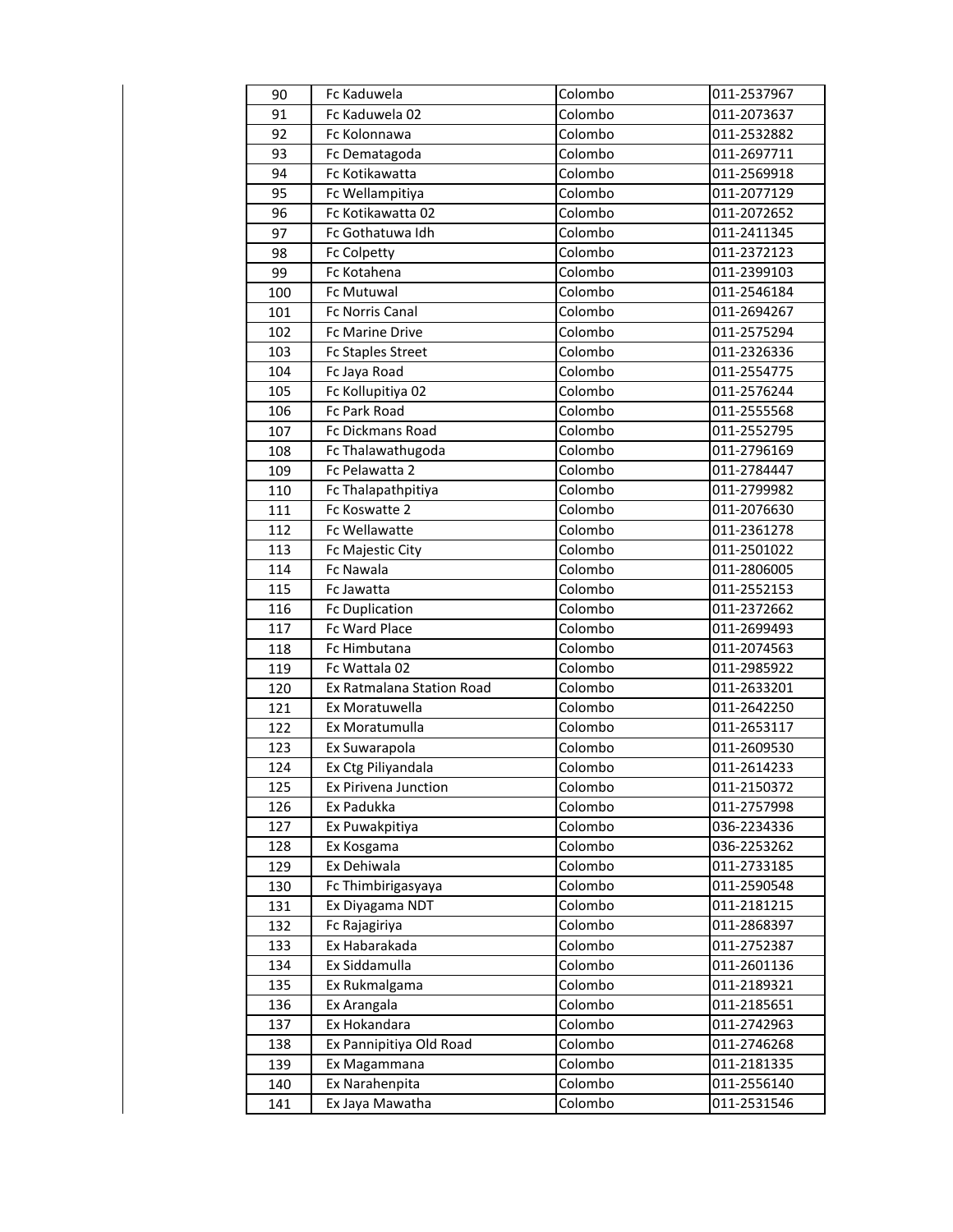|       | 142 | Ex Deans Road          | Colombo | 011-2683423 |
|-------|-----|------------------------|---------|-------------|
|       | 143 | Ex Maradana 2          | Colombo | 011-2421603 |
|       | 144 | Ex Alexandra Place     | Colombo | 011-2686595 |
|       | 145 | Ex Mulleriyawa         | Colombo | 011-2157139 |
|       | 146 | Ex Maligawatte 2       | Colombo | 011-2686413 |
|       | 147 | Ex Dompe               | Colombo | 011-2409881 |
|       | 148 | Ex Thalduuwa           | Colombo | 036-2237007 |
|       | 149 | Ex Nawagamuwa          | Colombo | 011-2077170 |
|       | 150 | Fc Colombo City Center | Colombo | 011-2083038 |
|       | 151 | Fc Ambalangoda         | Galle   | 091-2255155 |
|       | 152 | Fc Galle               | Galle   | 091-2233212 |
|       | 153 | Fc Karapitiya          | Galle   | 091-2226639 |
|       | 154 | Fc Galle 2             | Galle   | 091-2234995 |
|       | 155 | Fc Ambalangoda 2       | Galle   | 091-2254252 |
|       | 156 | Ex Balapitiya          | Galle   | 091-2254033 |
|       | 157 | Ex Karandeniya         | Galle   | 091-2254031 |
| Galle | 158 | Ex Hikkaduwa           | Galle   | 091-2275995 |
|       | 159 | Ex Habaraduwa          | Galle   | 091-2283288 |
|       | 160 | Ex Katugoda            | Galle   | 091-2231098 |
|       | 161 | Ex Neluwa              | Galle   | 091-3080880 |
|       | 162 | Ex Ahangama            | Galle   | 091-2283438 |
|       | 163 | Ex Elpitiya            | Galle   | 091-2295071 |
|       | 164 | Ex Unawatuna           | Galle   | 091-2250541 |
|       | 165 | Ex Kurudugahahethekma  | Galle   | 091-2297370 |
|       | 166 | Fc Nittambuwa          | Gampaha | 033-2296951 |
|       | 167 | Fc Mirigama            | Gampaha | 033-2276980 |
|       | 168 | Fc Thihariya           | Gampaha | 033-2296311 |
|       | 169 | Fc Nittambuwa 2        | Gampaha | 033-2050103 |
|       | 170 | Fc Negombo             | Gampaha | 031-2232273 |
|       | 171 | Fc Seeduwa             | Gampaha | 011-2260201 |
|       | 172 | Fc Kochchikade         | Gampaha | 031-2274194 |
|       | 173 | Fc Negombo 2           | Gampaha | 031-2228516 |
|       | 174 | Fc Jaela 2             | Gampaha | 011-2244631 |
|       | 175 | Fc Seeduwa 2           | Gampaha | 011-2252493 |
|       | 176 | Fc Kurana              | Gampaha | 031-2280647 |
|       | 177 | Fc Jaela               | Gampaha | 011-2244631 |
|       | 178 | Fc Ekala               | Gampaha | 011-2071300 |
|       | 179 | Fc Ragama              | Gampaha | 011-2952513 |
|       | 180 | Fc Ragama 2            | Gampaha | 011-2967920 |
|       | 181 | Fc Raddolugama         | Gampaha | 011-2290260 |
|       | 182 | Fc Negombo 03          | Gampaha | 031-2281972 |
|       | 183 | Fc Enderamulla         | Gampaha | 011-2982784 |
|       | 184 | Fc Kiribathgoda        | Gampaha | 011-2917715 |
|       | 185 | Fc Gampaha             | Gampaha | 033-2231269 |
|       | 186 | Fc Kadawatha           | Gampaha | 011-2920161 |
|       | 187 | Fc Minuwangoda         | Gampaha | 011-2294161 |
|       | 188 | Fc Kadawatha 2         | Gampaha | 011-2925626 |
|       | 189 | Fc Weliweriya          | Gampaha | 033-2258770 |
|       | 190 | Fc Delgoda             | Gampaha | 011-2402021 |
|       | 191 | Fc Yakkala             | Gampaha | 033-2248872 |
|       | 192 | Fc Ganemulla           | Gampaha | 033-2265978 |
|       |     | FC Gampaha 2           | Gampaha | 033-2235063 |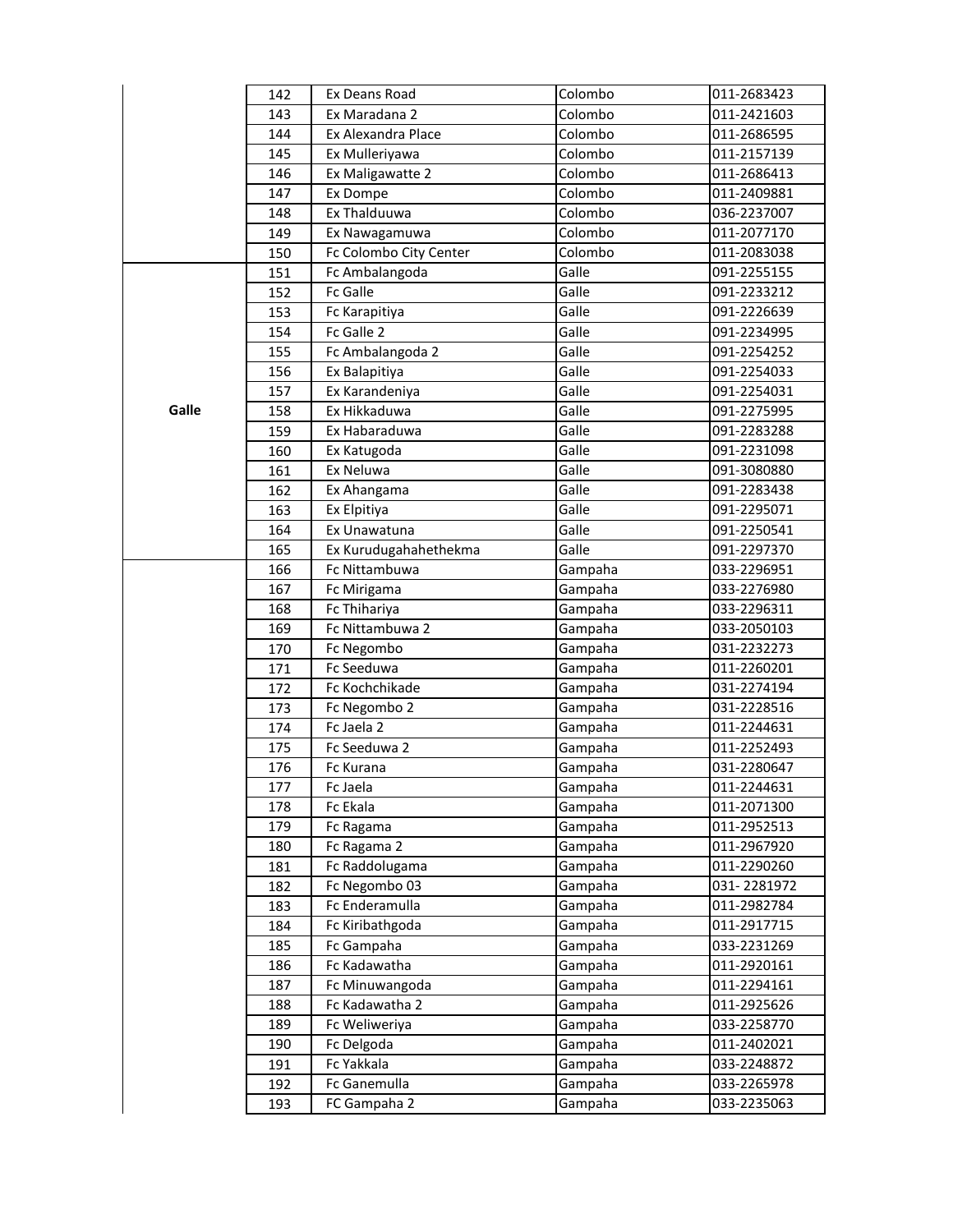|            | 194 | Fc Gampaha 3           | Gampaha    | 033-2238877 |
|------------|-----|------------------------|------------|-------------|
|            | 195 | Fc Kadawatha 3         | Gampaha    | 011-2927524 |
|            | 196 | Fc Awariwatta          | Gampaha    | 011-2257075 |
|            | 197 | Fc Minuwangoda 02      | Gampaha    | 011-2284050 |
|            | 198 | Fc Ganemulla 02        | Gampaha    | 033-2265836 |
|            | 199 | Fc Elakanda            | Gampaha    | 011-2981728 |
|            | 200 | Fc Peliyagoda          | Gampaha    | 011-2949221 |
|            | 201 | Fc Welisara            | Gampaha    | 011-2981393 |
| Gampaha    | 202 | <b>Fc Makola</b>       | Gampaha    | 011-2964665 |
|            | 203 | <b>Fc Bandarawatte</b> | Gampaha    | 011-2465195 |
|            | 204 | Fc Biyagama            | Gampaha    | 011-2489870 |
|            | 205 | Fc Kelaniya            | Gampaha    | 011-2905069 |
|            | 206 | Fc Dalugama            | Gampaha    | 011-2918748 |
|            | 207 | Fc Pethiyagoda         | Gampaha    | 011-2907628 |
|            | 208 | Fc Kiribathgoda 02     | Gampaha    | 011-2984229 |
|            | 209 | Fc Welisara 2          | Gampaha    | 011-2935128 |
|            | 210 | Fc Bloemendhal         | Gampaha    | 011-2521078 |
|            | 211 | Fc Wattala             | Gampaha    | 011-2945305 |
|            | 212 | Fc Kandana             | Gampaha    | 011-2247841 |
|            | 213 | Ex Pasyala             | Gampaha    | 033-2284960 |
|            | 214 | Ex Wathupitiwala       | Gampaha    | 033-2283353 |
|            | 215 | Ex Urapola             | Gampaha    | 033-2280744 |
|            | 216 | Ex Kandana             | Gampaha    | 011-2241109 |
|            | 217 | Ex Bopitiya            | Gampaha    | 011-2071026 |
|            | 218 | Ex Dandugama           | Gampaha    | 011-2071468 |
|            | 219 | Ex Green Road          | Gampaha    | 031-2231105 |
|            | 220 | Ex Negombo Y Junction  | Gampaha    | 031-2224314 |
|            | 221 | Ex Dalupotha           | Gampaha    | 031-2236990 |
|            | 222 | Ex Divulapitiya        | Gampaha    | 031-2243040 |
|            | 223 | Ex Veyangoda           | Gampaha    | 033-2298200 |
|            | 224 | Ex Maradagahamulla     | Gampaha    | 031-2243833 |
|            | 225 | Ex Andiambalama        | Gampaha    | 011-2265439 |
|            | 226 | Ex Kotugoda            | Gampaha    | 011-2281465 |
|            | 227 | Ex Naiwala             | Gampaha    | 033-2050091 |
|            | 228 | Ex Elapitiwala         | Gampaha    | 011-2957762 |
|            | 229 | Ex Mawaramandiya       | Gampaha    | 011-2977169 |
|            | 230 | Ex Ranmuthugala        | Gampaha    | 011-2968559 |
|            | 231 | Ex Hunupitiya          | Gampaha    | 011-2943382 |
|            | 232 | Ex Kirillawala         | Gampaha    | 011-2973249 |
|            | 233 | Ex Kiridiwella         | Gampaha    | 033-2247574 |
|            | 234 | Ex Malwana             | Gampaha    | 011-2571771 |
|            | 235 | Ex Pugoda              | Gampaha    | 011-2404652 |
|            | 236 | Ex Delpe Junction      | Gampaha    | 011-2952284 |
|            | 237 | Ex Waragoda            | Gampaha    | 011-2918082 |
|            | 238 | Ex Kelaniya            | Gampaha    | 011-2986338 |
|            | 239 | Fc Hambantota          | Hambantota | 047-2222267 |
|            | 240 | Fc Tangalle            | Hambantota | 047-2241656 |
| Hambantota | 241 | Fc Thissamaharama      | Hambantota | 047-2239405 |
|            | 242 | Fc Ambalanthota        | Hambantota | 047-2225617 |
|            | 243 | Fc Manippay            | Jaffna     | 021-2255356 |
|            | 244 | Fc Kannaththidi        | Jaffna     | 021-2220670 |
| Jaffna     | 245 | Fc Chunnakam           | Jaffna     | 021-2242083 |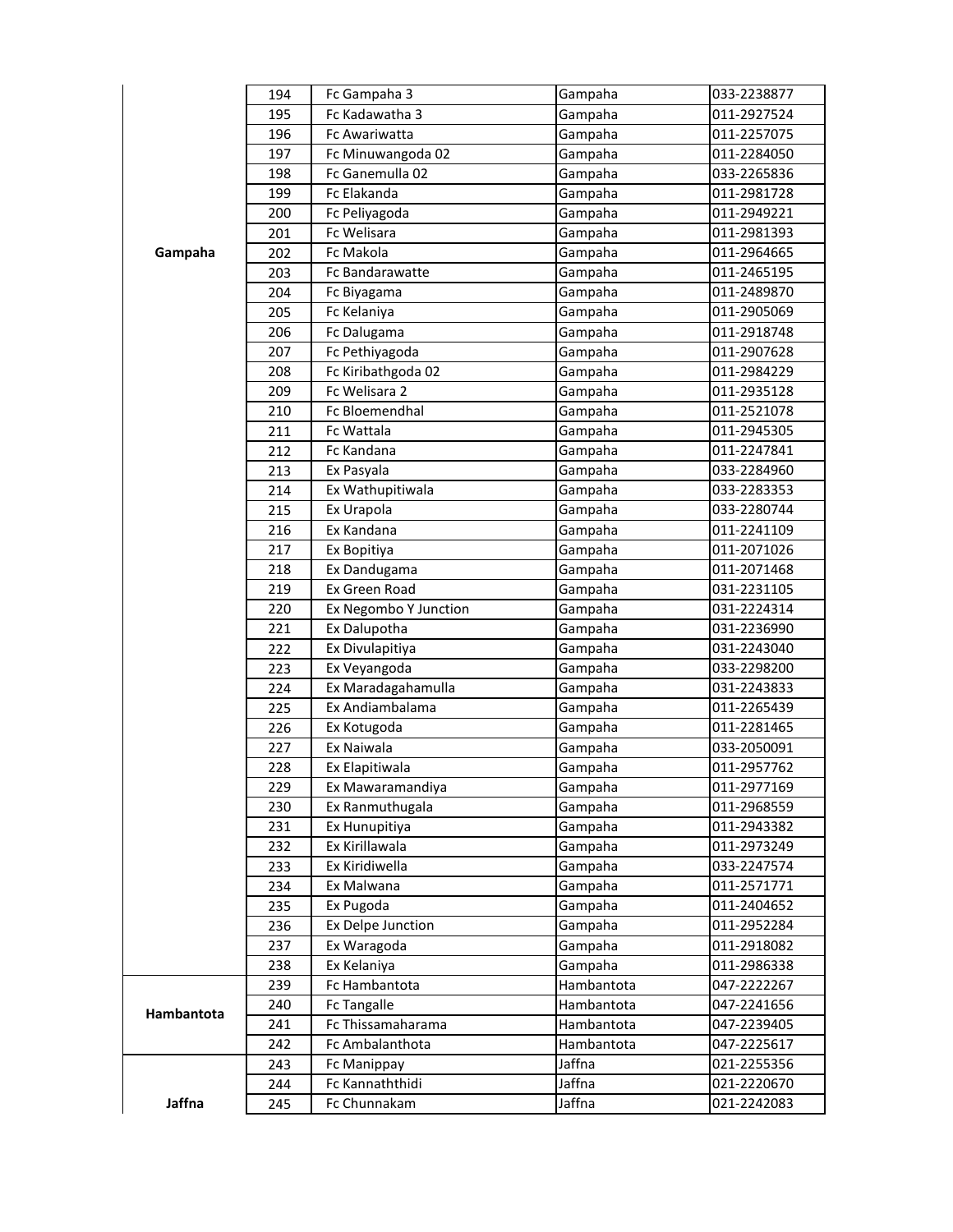|          | 246 | Fc Jaffna             | Jaffna   | 021-2227703 |
|----------|-----|-----------------------|----------|-------------|
|          | 247 | Ex Nelliyadi          | Jaffna   | 021-2262596 |
|          | 248 | Fc Horana             | Kalutara | 034-2265194 |
|          | 249 | Fc Horana 2           | Kalutara | 034-2262883 |
|          | 250 | Fc Panadura           | Kalutara | 038-2239279 |
|          | 251 | Fc Wadduwa            | Kalutara | 038-2285151 |
|          | 252 | Fc Wadduwa 2          | Kalutara | 038-2294384 |
|          | 253 | Fc Aluthgama          | Kalutara | 034-2271921 |
|          | 254 | Fc Beruwela           | Kalutara | 034-2298001 |
|          | 255 | Fc Katukurunda        | Kalutara | 034-2222523 |
|          | 256 | Fc Panadura 2         | Kalutara | 038-2241448 |
|          | 257 | <b>Fc Kalutara</b>    | Kalutara | 034-2221565 |
|          | 258 | Fc Kalutara North     | Kalutara | 034-2229442 |
|          | 259 | Fc Dharga Town        | Kalutara | 034-2274117 |
| Kalutara | 260 | Fc Keselwatte         | Kalutara | 038-2287882 |
|          | 261 | Fc Mathugama          | Kalutara | 034-2247252 |
|          | 262 | Fc Aluthgama 2        | Kalutara | 034-2293575 |
|          | 263 | Fc Pallimulla         | Kalutara | 038-2298757 |
|          | 264 | Fc Katukurunda 02     | Kalutara | 034 2226333 |
|          | 265 | Ex Southern Highway A | Kalutara | 034-2241605 |
|          | 266 | Ex Southern Highway B | Kalutara | 034-2241611 |
|          | 267 | Ex Nalluruwa          | Kalutara | 038-2245340 |
|          | 268 | Ex Alubomulla         | Kalutara | 038-2250422 |
|          | 269 | Ex Pokunuwita         | Kalutara | 034-2266788 |
|          | 270 | Ex Kalutara Central   | Kalutara | 034-2040475 |
|          | 271 | Ex Maggona            | Kalutara | 034-2298691 |
|          | 272 | Ex Ingiriya           | Kalutara | 034-2268855 |
|          | 273 | Ex Moragahahena       | Kalutara | 034-2254041 |
|          | 274 | Fc Kandy              | Kandy    | 081-2222101 |
|          | 275 | Fc Katugastota        | Kandy    | 081-2203043 |
|          | 276 | Fc Pilimatalawa       | Kandy    | 081-2577190 |
|          | 277 | Fc Kundasale          | Kandy    | 081-2423944 |
|          | 278 | <b>Fc Pallekele</b>   | Kandy    | 081-2424456 |
|          | 279 | FC KATUGASTOTA 2      | Kandy    | 081-2212544 |
|          | 280 | Fc Gatambe            | Kandy    | 081-2387287 |
|          | 281 | Fc Pilimathalawa 2    | Kandy    | 081-2575255 |
|          | 282 | Fc Gampola            | Kandy    | 081 2350872 |
|          | 283 | Fc Nawalapitiya       | Kandy    | 054 2224070 |
| Kandy    | 284 | Ex Digana             | Kandy    | 081-2375957 |
|          | 285 | Ex Eriyagama          | Kandy    | 081-2384630 |
|          | 286 | Ex Manikhinna         | Kandy    | 081-2377412 |
|          | 287 | Ex Ampitiya           | Kandy    | 081-2242033 |
|          | 288 | Ex Wattegama          | Kandy    | 081-2475630 |
|          | 289 | Ex Gelioya            | Kandy    | 081-2310690 |
|          | 290 | Ex Galagedara         | Kandy    | 081-2463347 |
|          | 291 | Ex Poojapitiya        | Kandy    | 081-2307270 |
|          | 292 | EX Aladeniya          | Kandy    | 081-2078150 |
|          | 293 | Ex Galaha Road        | Kandy    | 081-2388596 |
|          | 294 | Ex Rikillagaskada     | Kandy    | 051-2072761 |
|          | 295 | Fc Warakapola         | Kegalle  | 035-2268729 |
|          | 296 | Fc Kegalle            | Kegalle  | 035-2230441 |
|          | 297 | Fc Mawanella          | Kegalle  | 035-2248008 |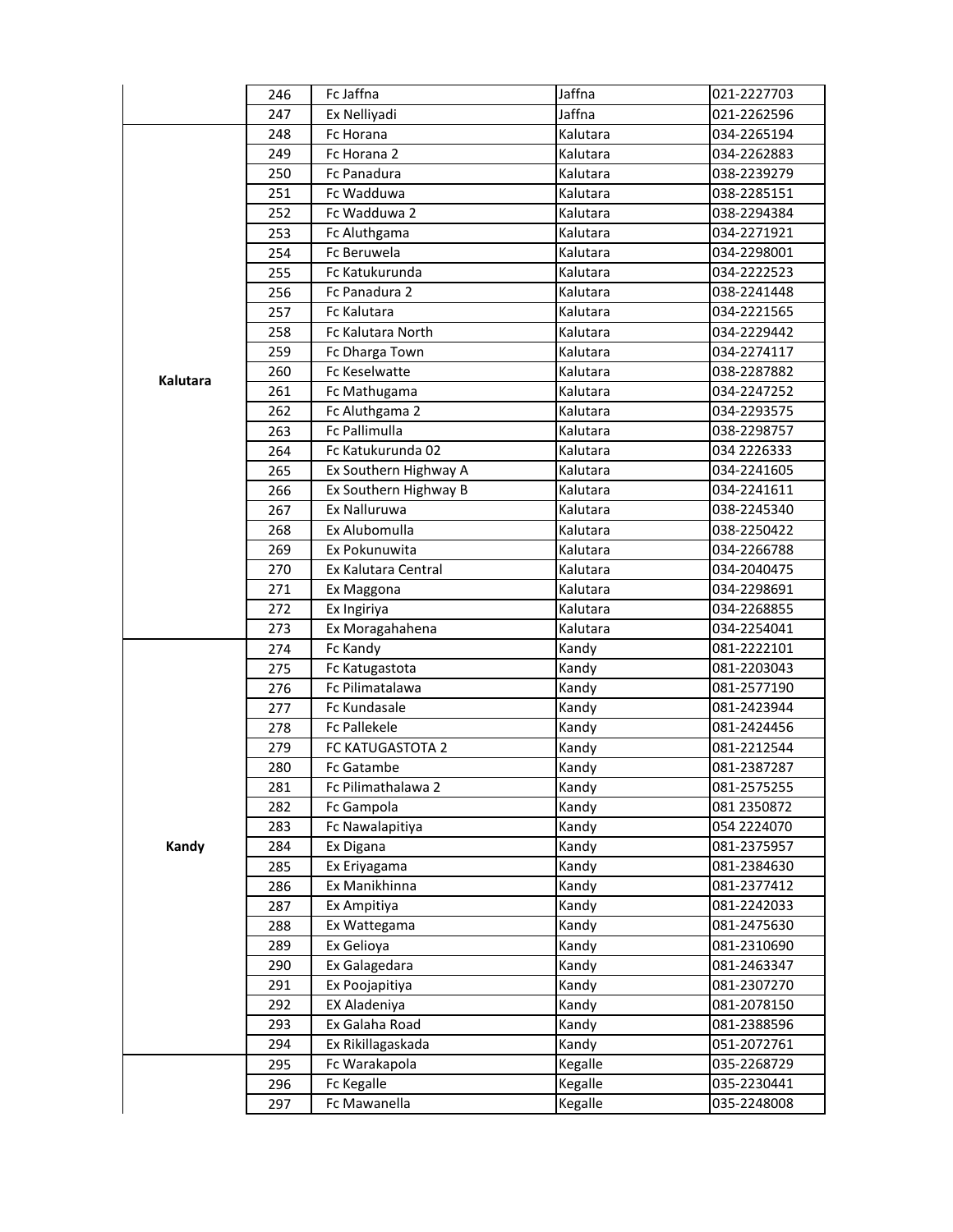|                   | 298 | Fc Kegalle 2          | Kegalle     | 035-2222310  |
|-------------------|-----|-----------------------|-------------|--------------|
|                   | 299 | Fc Rambukkana         | Kegalle     | 035-2262750  |
| <b>Kegalle</b>    | 300 | Ex Ambepussa          | Kegalle     | 035-2268064  |
|                   | 301 | Ex Rambukkana         | Kegalle     | 035-2246160  |
|                   | 302 | Ex Ruwanwella         | Kegalle     | 036-2267144  |
|                   | 303 | Ex Kotiyakubura       | Kegalle     | 035-22 89378 |
|                   | 304 | Ex Deraniyagala       | Kegalle     | 036-2249084  |
| Kilinochchi       | 305 | Fc Kilinochchi        | Kilinochchi | 021-2280096  |
|                   | 306 | Fc Kuliyapitiya       | Kurunegala  | 037-2284627  |
|                   | 307 | Fc Pannala            | Kurunegala  | 037-2245171  |
|                   | 308 | Fc Narammala          | Kurunegala  | 037-2249561  |
|                   | 309 | Fc Kurunegala         | Kurunegala  | 037-2221817  |
|                   | 310 | Fc Kurunegala 2       | Kurunegala  | 037-2221745  |
|                   | 311 | Fc Wariyapola         | Kurunegala  | 037-2268222  |
|                   | 312 | Fc Kurunegala 3       | Kurunegala  | 037-2224751  |
| Kurunegala        | 313 | Fc Kuliyapitiya 02    | Kurunegala  | 037-2282718  |
|                   | 314 | Ex Polgahawela        | Kurunegala  | 037-2241433  |
|                   | 315 | Ex Alawwa             | Kurunegala  | 037-2278872  |
|                   | 316 | Ex Melsiripura        | Kurunegala  | 037-2250484  |
|                   | 317 | Ex Galgamuwa          | Kurunegala  | 037-2253366  |
|                   | 318 | Ex Ibbagamuwa         | Kurunegala  | 037-2057351  |
|                   | 319 | Ex Malkaduwawa        | Kurunegala  | 037-2052597  |
|                   | 320 | Ex Mannar             | Mannar      | 023-2251792  |
|                   | 321 | <b>Fc Matale</b>      | Matale      | 066-2224710  |
|                   | 322 | Fc Matale 2           | Matale      | 066-2054615  |
|                   | 323 | Fc Dambulla           | Matale      | 066-2283240  |
|                   | 324 | Fc Galewela           | Matale      | 066-2288280  |
|                   | 325 | Fc Dambulla 2         | Matale      | 066-2284021  |
|                   | 326 | Ex Matale Rose St     | Matale      | 066-2226556  |
|                   | 327 | Ex Palapathwela       | Matale      | 066-2058288  |
| Mannar            | 328 | Fc Matara             | Matara      | 041-2229815  |
|                   | 329 | Fc Akuressa           | Matara      | 041-2283462  |
|                   | 330 | Fc Weligama           | Matara      | 041-2254580  |
|                   | 331 | Fc Matara 2           | Matara      | 041-2221026  |
|                   | 332 | Fc Mirissa            | Matara      | 041-2254992  |
|                   | 333 | Fc Dickwella          | Matara      | 041-2256293  |
|                   | 334 | Ex Deniyaya           | Matara      | 041-2273201  |
|                   | 335 | Ex Devinuwara         | Matara      | 041-2244580  |
| Monargala         | 336 | Fc Moneragala         | Monargala   | 055-2276153  |
|                   | 337 | Fc Wellawaya          | Monargala   | 055-2274146  |
| <b>Mullaitivu</b> | 338 | <b>Ex Mullaittive</b> | Mullaitivu  | 021-2060211  |
|                   | 339 | Fc Nuwara Eliya       | Nuwaraeliya | 052-2223270  |
| Nuwaraeliya       | 340 | Fc Hatton             | Nuwaraeliya | 051 2225566  |
|                   | 341 | Ex Ginigathhena       | Nuwaraeliya | 051-2242720  |
|                   | 342 | Fc Kaduruwella        | Polonnaruwa | 027-2224551  |
| Polonnaruwa       | 343 | Fc Polonnaruwa        | Polonnaruwa | 027 2223303  |
|                   | 344 | Ex Jayanthipura       | Polonnaruwa | 027-2050305  |
|                   | 345 | Fc Chilaw             | Puttlam     | 032-2220355  |
|                   | 346 | Fc Wennappuwa         | Puttlam     | 031-2251090  |
|                   |     |                       |             |              |
|                   | 347 | Fc Dankotuwa          | Puttlam     | 031-2261261  |
|                   | 348 | Fc Chillaw 2          | Puttlam     | 032-2223307  |